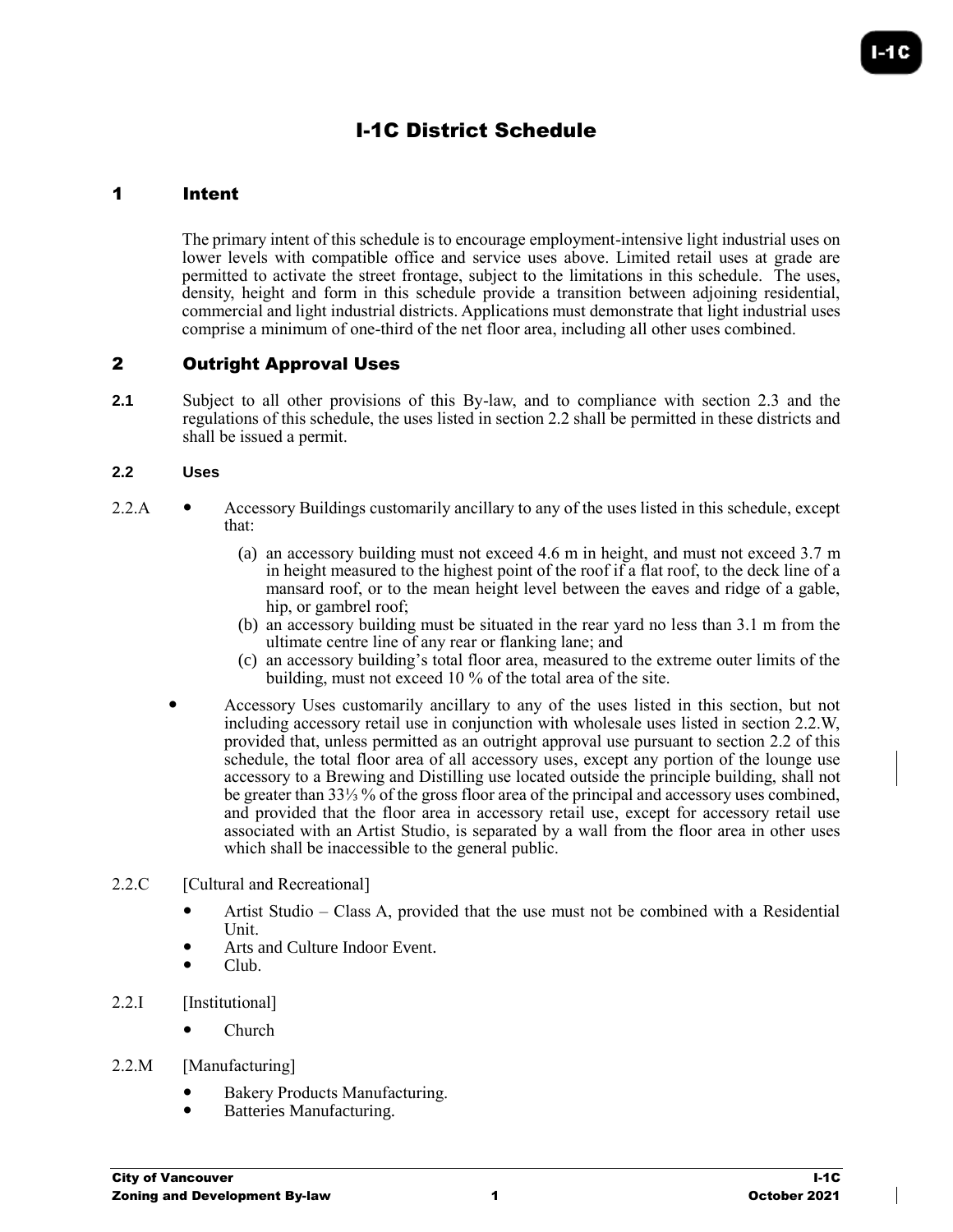- Chemicals or Chemical Products Manufacturing Class B.
- Clothing Manufacturing.
- Dairy Products Manufacturing.
- Electrical Products or Appliances Manufacturing.
- Food or Beverage Products Manufacturing Class B.
- Furniture or Fixtures Manufacturing.
- Ice Manufacturing.
- Information Communication Technology Manufacturing.
- Jewellery Manufacturing.
- Leather Products Manufacturing.
- Miscellaneous Products Manufacturing Class B.
- Non metallic Mineral Products Manufacturing Class B.
- Paper Products Manufacturing.
- Plastic Products Manufacturing.
- Printing or Publishing.
- Rubber Products Manufacturing.
- Shoes or Boots Manufacturing.
- Tobacco Products Manufacturing.
- Wood Products Manufacturing Class B.

#### 2.2.S [Service]

- Animal Clinic.
- Catering Establishment.
- Laboratory.
- Laundry or Cleaning Plant.
- Motor Vehicle Repair Shop.
- Motor Vehicle Wash.
- Photofinishing or Photography Laboratory.
- Production or Rehearsal Studio.
- Repair Shop Class A.
- Repair Shop Class B.
- School Vocational or Trade.
- Sign Painting Shop.
- Work Shop.
- 2.2.T [Transportation and Storage]
	- Cold Storage Plant.
	- Packaging Plant.
	- Storage Warehouse.
- 2.2.U [Utility and Communication]
	- Radiocommunication Station.
- 2.2.W [Wholesale]
	- Lumber and Building Materials Establishment.
	- Wholesaling Class A.
	- Wholesaling Class B, provided that floor area does not exceed 1 000 m².

#### **2.3 Conditions of Use**

2.3.1 All uses listed in section 2.2 of this schedule shall be carried on wholly within a completely enclosed building, except for off street parking and loading, heating and mechanical equipment, or other facilities or equipment which in the opinion of the Director of Planning are similar to the foregoing.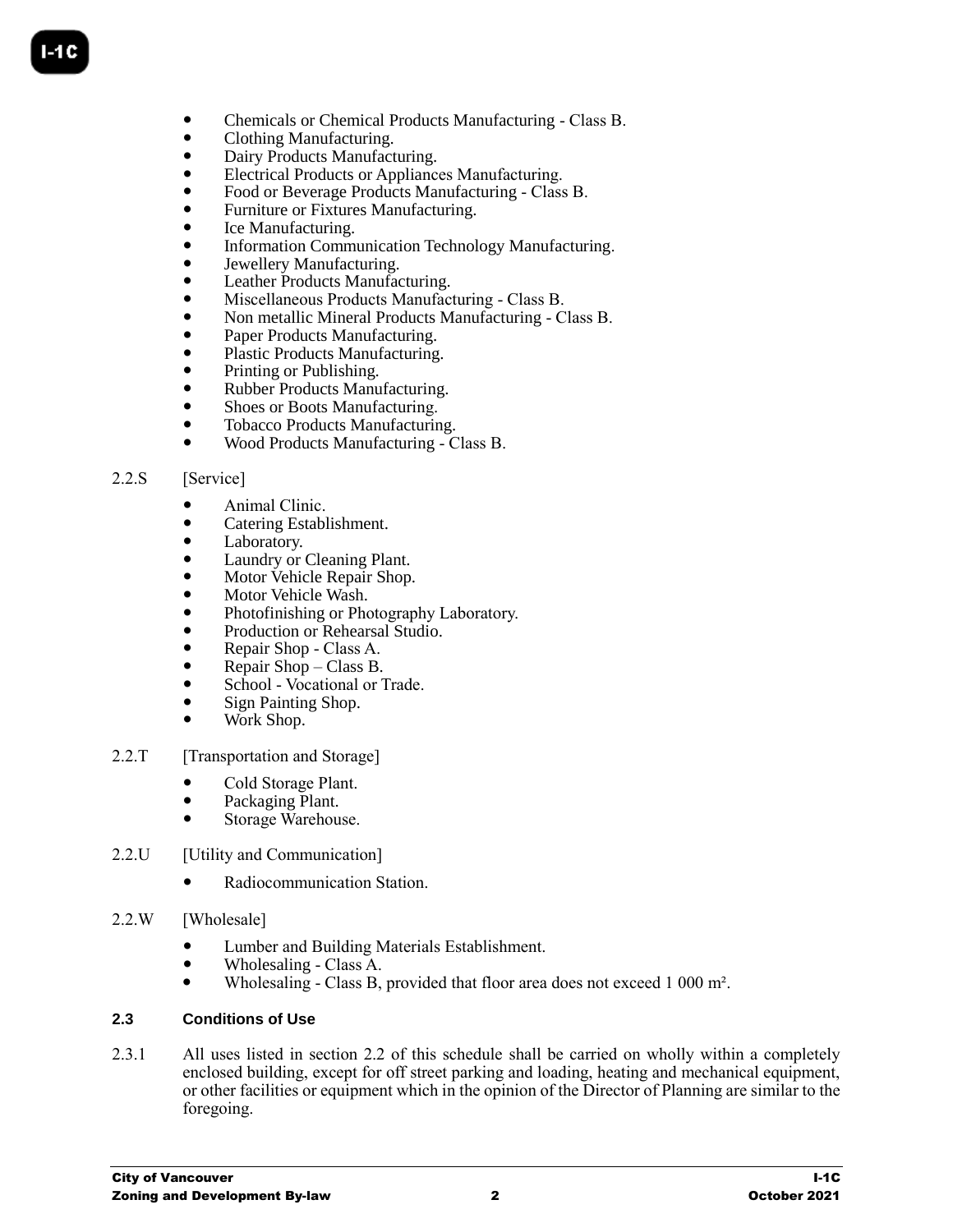2.3.2 No use listed in section 2.2 of this schedule shall involve the bulk storage, pending ultimate distribution off site, of explosives, fireworks, ammunition, matches, or flares; radioactive material; rags or cotton waste; and compressed gas, petroleum, coal or tar products or derivatives.

# 3 Conditional Approval Uses

- **3.1** Subject to all other provisions of this By-law, including the additional regulations in section 10.20 of this By-law, and compliance with section 3.3 and the provisions and regulations of this Schedule, the Director of Planning or the Development Permit Board may approve any of the uses listed in section 3.2 of this Schedule, with or without conditions, provided that the Director of Planning or the Development Permit Board first considers:
	- (a) the intent of this Schedule and all applicable policies and guidelines adopted by Council; and
	- (b) the submission of any advisory group, property owner or tenant.

# **3.2 Uses**

- 3.2.A Accessory Buildings to any of the uses listed in this schedule, except as provided for in section 2.2.A of this schedule.
	- Accessory Uses customarily ancillary to any of the uses listed in this section, subject to the same provisions as section 2.2.A of this schedule.
	- Accessory Uses customarily ancillary to any of the uses listed in this schedule, other than as provided for in section 2.2.A of this schedule, except that accessory retail use may be approved only in conjunction with manufacturing uses.
- 3.2.AG [Agricultural]
	- Urban Farm Class B.
- 3.2.C [Cultural and Recreational]
	- Artist Studio Class B.
	- Fitness Centre.
	- Park or Playground.
	- Theatre.

# 3.2.DW [Dwelling]

- Dwelling Unit for a caretaker, watchman or other person or persons similarly employed, if such dwelling unit is considered to be essential to the operation of the business or establishment.
- 3.2.I [Institutional]
	- Ambulance Station.
	- Child Day Care Facility.
	- Public Authority Use.
	- Social Service Centre.
- 3.2.M [Manufacturing]
	- Brewing or Distilling.
	- Chemicals or Chemical Products Manufacturing Class A.
	- Food or Beverage Products Manufacturing Class A.<br>• Linoleum or Coated Fabrics Manufacturing
	- Linoleum or Coated Fabrics Manufacturing.
	- Machinery or Equipment Manufacturing.
	- Metal Products Manufacturing Class B.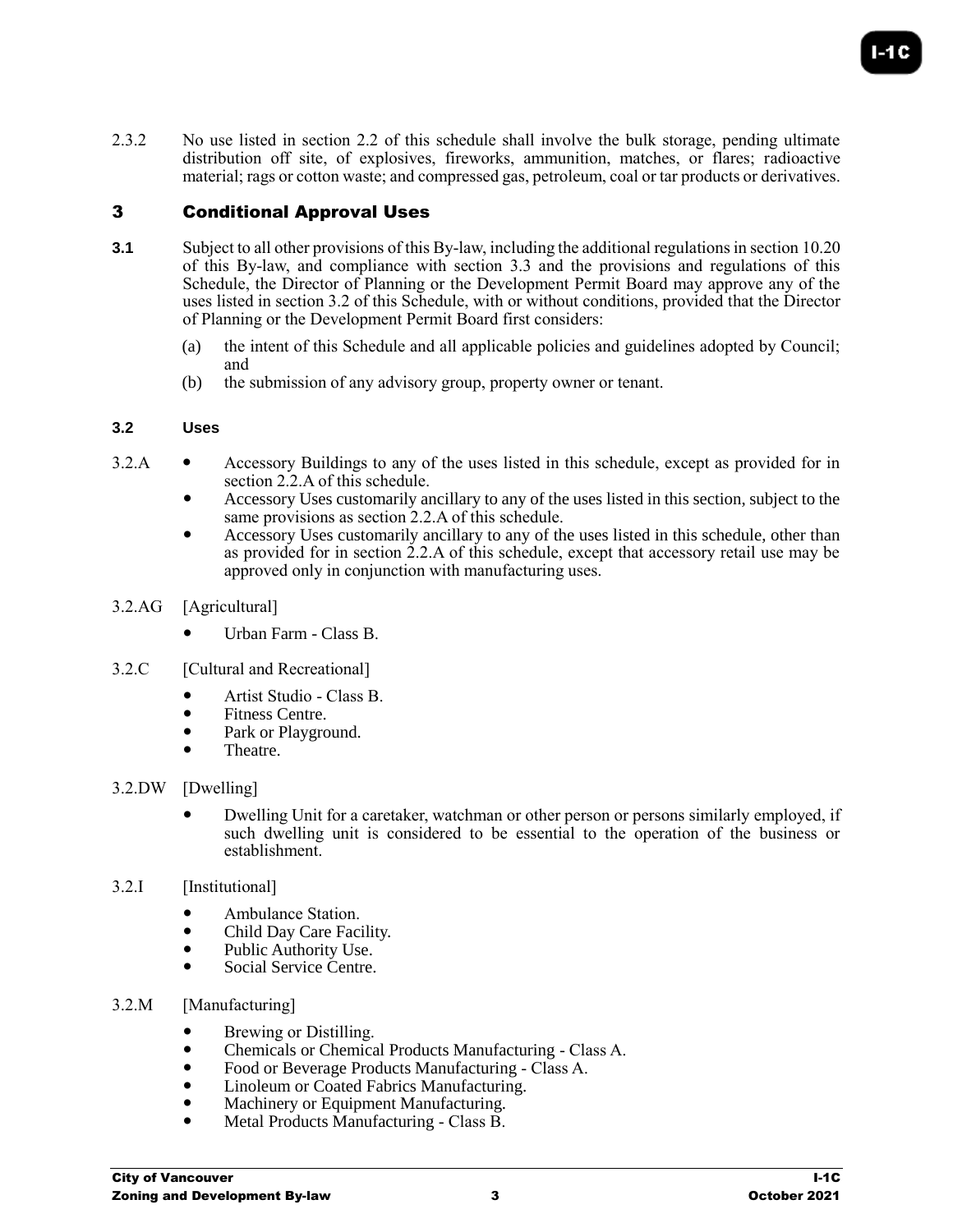- Miscellaneous Products Manufacturing Class A.
- Motor Vehicle Parts Manufacturing.
- Non metallic Mineral Products Manufacturing Class A.
- Rubber Manufacturing.
- Textiles or Knit Goods Manufacturing.
- Transportation Equipment Manufacturing.
- Vegetable Oil Manufacturing.

## 3.2.O [Office]

- Financial Institution.
- General Office, including Digital Entertainment and Information Communication Technology.
- Health Care Office.
- Health Enhancement Centre.

#### 3.2.P [Parking]

• Parking Uses.

## 3.2.R [Retail]

- Farmers' Market. *Compatibility with nearby sites, parking, traffic, noise, hours of operation, size of facility, pedestrian amenity*.
- Furniture or Appliance Store.
- Grocery or Drug Store.
- Public Bike Share.
- Retail Store.
- Secondhand Store
- Vehicle Dealer

#### 3.2.S [Service]

- Auction Hall.
- Barber Shop or Beauty Salon.
- Beauty and Wellness Centre
- Laundromat or Dry Cleaning Establishment.
- Neighbourhood Public House.
- Photofinishing or Photography Studio.
- Print shop.
- Restaurant Class 1.
- Restaurant Class 2.
- School Arts or Self-Improvement.
- $\bullet$  School Business.
- 3.2.T [Transportation and Storage]
	- Aircraft Landing Place.
		- Bulk Data Storage
		- Taxicab or Limousine Station.
		- Truck Terminal or Courier Depot.
- 3.2.U [Utility and Communication]
	- Public Utility.
	- Recycling Depot.
- 3.2.W [Wholesale]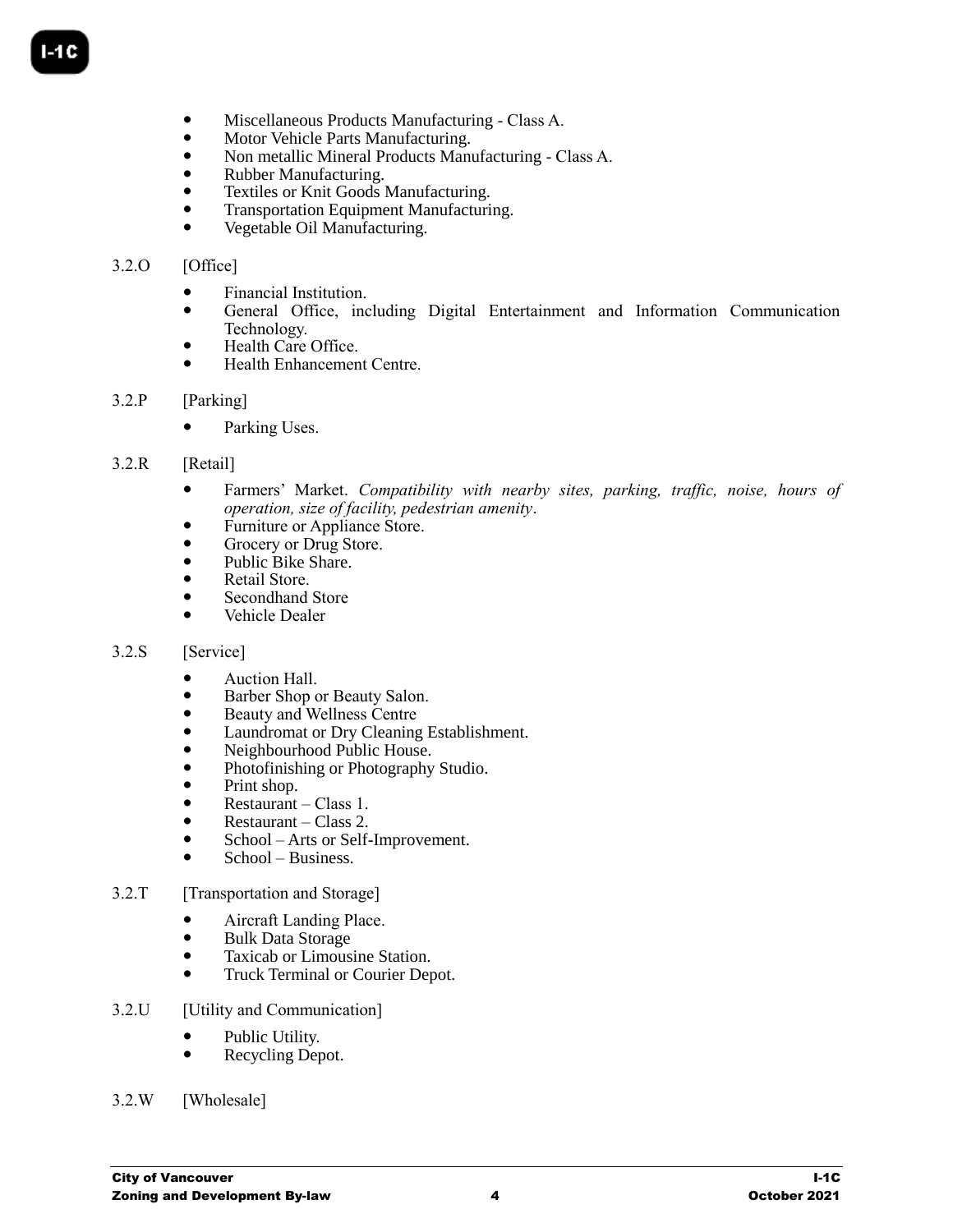- Wholesaling Class B, other than as provided for in section 2.2.WH of this Schedule.
- $3.2.Z$   $\bullet$  Any other use which is not specifically listed and defined as a use in section 2 of this by-law but which the Director of Planning considers comparable in nature to the uses listed in this schedule, having regard to the intent of this district schedule.
	- Any use which is listed in section 2.2 of this schedule but which does not comply with the provisions of section 2.3.1.

#### **3.3 Conditions of Use**

- 3.3.1 All uses listed in section 3.2 of this schedule, except Park or Playground and Aircraft Landing Place, shall be carried wholly within a completely enclosed building unless appropriate measures are taken, to the satisfaction of the Director of Planning, to eliminate any dangerous, injurious, noxious or otherwise objectionable impact that could adversely affect the surrounding area and adjoining non industrial districts.
- 3.3.2 No use listed in section 3.2 of this schedule shall involve the bulk storage, pending ultimate distribution off site, of explosives, fireworks, ammunition, matches, or flares; radioactive material; rags or cotton waste; and compressed gas, petroleum, coal or tar products or derivatives.
- 3.3.3 No use listed in section 3.2 of this schedule shall involve the storage, other than wholly within a completely enclosed building, of toxic or corrosive chemicals or acids; scrap; fungicides, herbicides or pesticides; paint, varnish, oil shellac or turpentine; grain, hops, or sugar; fish, fish oil or meal, animal oil or fat, or vegetable oil.
- 3.3.4 No use listed in section 3.2 of this schedule shall involve the storage of goods or materials other than wholly within a completely enclosed building unless the yard or portion of the yard containing the goods or materials is enclosed by a suitable fence or wall restricting public access.
- 3.3.5 A Neighbourhood Public House use shall not be located within 300 m of an existing Neighbourhood Public House use.
- 3.3.6 A Restaurant Class 2 use shall not be located within 200 m of an existing Restaurant Class 2 use.

# 4 Regulations

All uses approved under sections 2 and 3 of this schedule shall be subject to the following regulations:

- **4.1 Site Area --** Not Applicable.
- **4.2 Frontage --** Not Applicable.

#### **4.3 Height**

- 4.3.1 The maximum height of a building shall not exceed 46.5 m except that:
	- (a) for a depth of 6.1 m measured from a property line adjacent to all north-south streets, the height of a building must not exceed 21.0 m, as illustrated in [Figure 1;](#page-5-0)
	- (b) for a depth of 4.5 m measured from a property line adjacent to 2nd Avenue, 3rd Avenue, and 4th Avenue the height of a building must not exceed 21.0 m, as illustrated in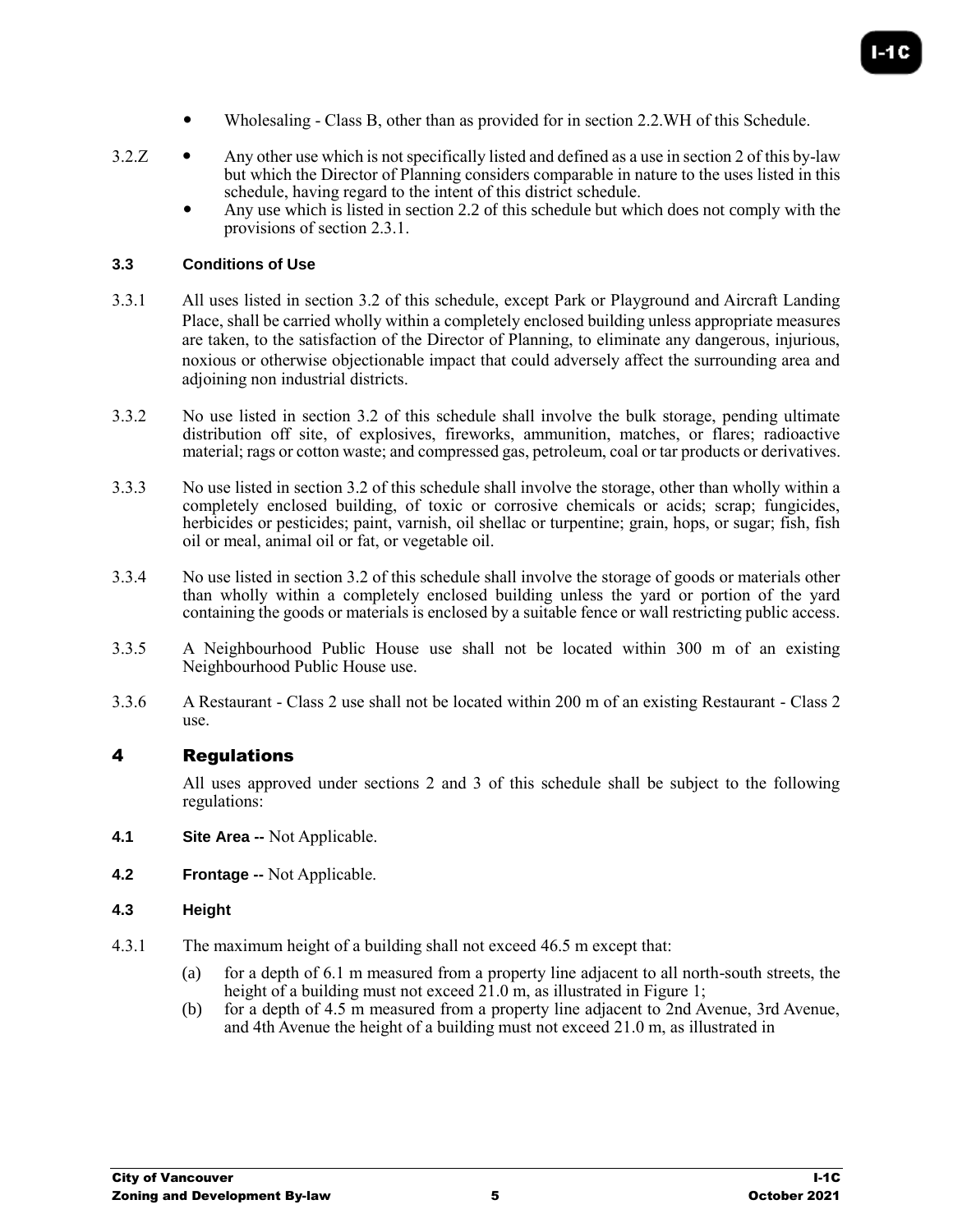[Figure 2;](#page-5-1)

- (c) the floor to floor height of the first floor of a building must measure a minimum of 6.1 m; and
- (d) the floor to floor height of the second floor of a building must measure a minimum of 5.35 m.

<span id="page-5-0"></span>**Figure 1 Height Limit along north-south streets**

<span id="page-5-1"></span>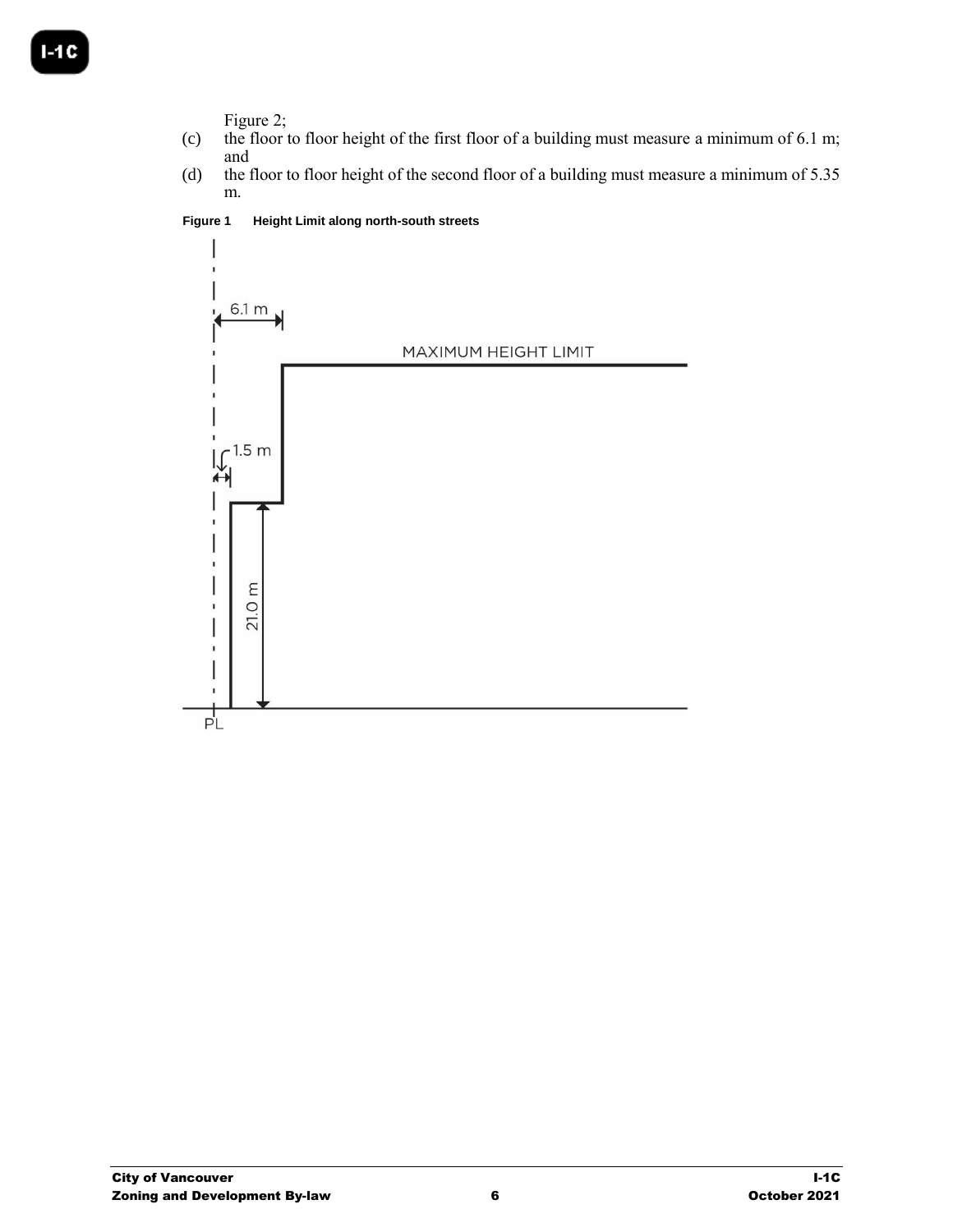

**Figure 2 Height Limit along 2nd, 3rd and 4th Avenue**

- 4.3.2 The Director of Planning may vary the height requirements of section 4.3.1 as follows:
	- (a) any floor above 21.0 m may be permitted to extend into the required upper floor setback as follows:
		- (i) on north-south streets, the width of the building may extend up to 3.0 m into the required 6.1 m upper floor setback for up to one-third of the width of a building fronting on 2nd Avenue, and
		- (ii) on 2nd Avenue, 3rd Avenue and 4th Avenue, the 4.5 m upper floor setback may be reduced for up to one-third of the width of a building fronting the avenue,

except that:

- (iii) the building must not encroach into the ground floor setbacks as specified in section 4.4
- (b) for the provision of rooftop access and amenity spaces, height increases of up to one additional storey, to a maximum overall building height of not more than 50.3m, may be considered

## **4.4 Setbacks**

The setback of a building must be at least:

- (a) 1.5 m from the property line adjacent to all north-south streets;
- (b) 0.65 from the property line adjacent to 3rd and 4th Avenue;
- (c) 0.6 m from any property line adjacent to a lane.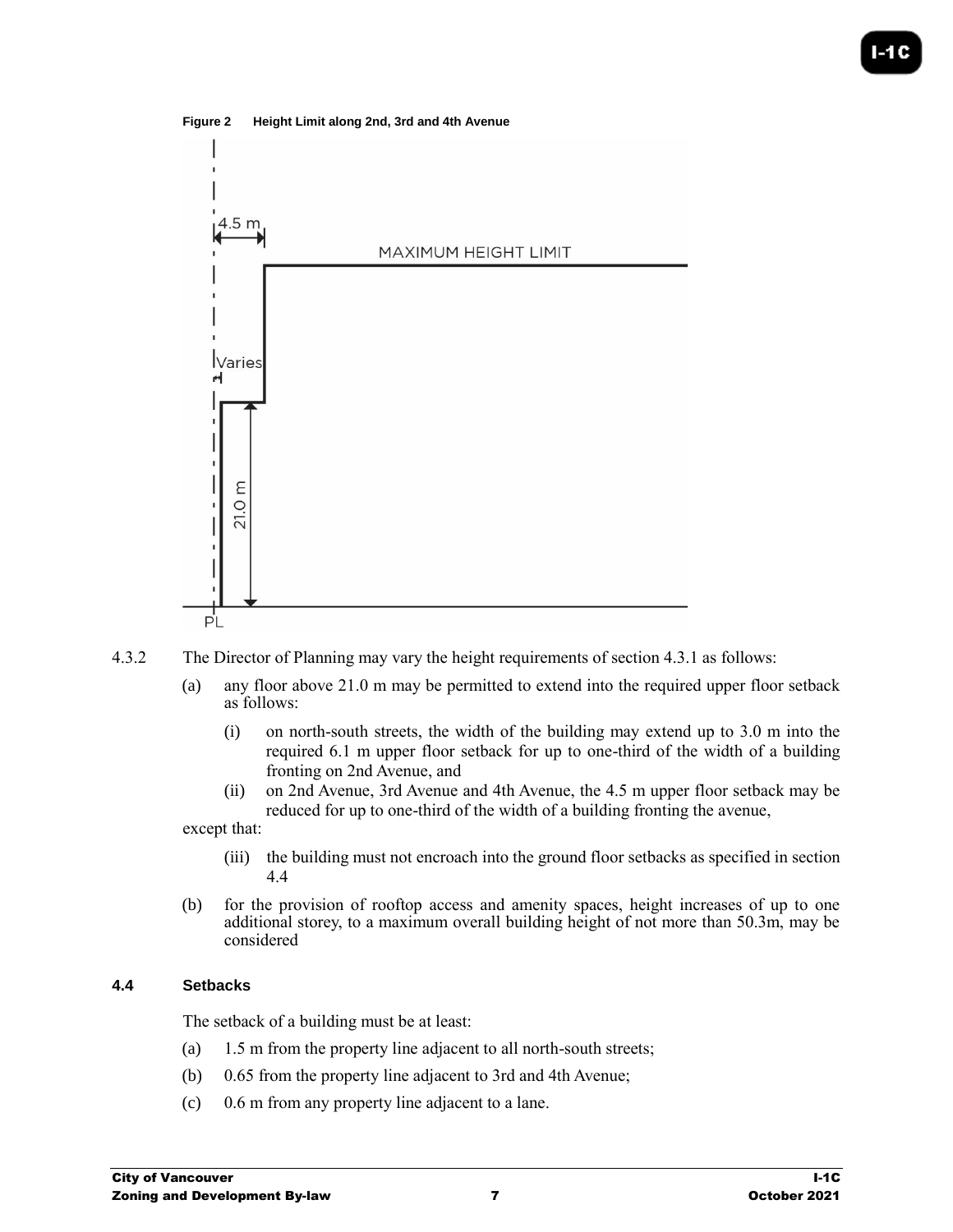## **4.5 Floor Area and Density**

- 4.5.1 Maximum floor space ratio shall not exceed 6.0, except that:
	- (a) the maximum floor space ratio shall be 6.0 for Manufacturing Uses, Transportation and Storage Uses, Utility and Communication Uses, Wholesale Uses, and Service Uses limited to: Catering Establishment; Laboratory; Laundry or Cleaning Plant; Motor Vehicle Repair Shop; Photofinishing or Photography Laboratory; Production or Rehearsal Studio; Repair Shop - Class A; Repair Shop – Class B; Sign Painting Shop; and Work Shop;
	- (b) the maximum floor space ratio shall be 4.0 for Office Uses;
	- (c) the maximum floor space ratio shall be 1.0 for all Service Uses listed in sections 2.2.S and 3.2.S of this schedule, except those listed in 4.5.1(a);
	- (d) the maximum floor space ratio for all other uses combined must not exceed 1.0, except that the maximum permitted floor area:
		- (i) for Retail use, including accessory Retail use, must not exceed 1,000 m²,
		- (ii) for Neighbourhood Public House use must not exceed 500  $m<sup>2</sup>$ , of which at least 25 % must be Manufacturing Uses, limited to Brewing or Distilling,
		- (iii) for Restaurant Class 1 use must not exceed 150 m²,
		- (iv) for Restaurant Class 2 use must not exceed 300 m², and
		- (v) for a lounge use accessory to a Brewing or Distilling use must not exceed:
			- (i) 80  $\text{m}^2$  for any portion of the lounge use located within the principal building, and
			- (ii) 80  $\text{m}^2$  for any portion of the lounge use located outside the principal building; and
	- (e) the total floor area of all uses listed in 4.5.1(a) shall not be less than one-third of the net floor area.

#### **4.6 Computation of Floor Area**

- 4.6.1 Computation of floor area must include all floors of all buildings, both above and below ground level, measured to the extreme outer limits of the building.
- 4.6.2 Computation of floor area must exclude:
	- (a) balconies and decks and any other appurtenances which, in the opinion of the Director of Planning, are similar to the foregoing, provided that the total area of these exclusions does not exceed 12 % of the floor area being provided;
	- (b) patios and roof decks provided that the Director of Planning first considers the effect on privacy and overlook.
	- (c) where floors are used for off street parking and loading, the taking on or discharging of passengers, bicycle storage, heating and mechanical equipment, or uses which in the opinion of the Director of Planning are similar to the foregoing, those floors or portions thereof so used, which:
		- (i) are at or below the base surface, provided that the maximum exclusion for a parking space shall not exceed 7.3 m in length, or
		- (ii) are above the base surface and where developed as off street parking are located in an accessory building situated in the rear yard, provided that the maximum exclusion for a parking space shall not exceed 7.3 m in length; and
	- (d) storage area associated with an artist studio class B where the storage area is provided below the base surface and subject to a maximum exclusion of 20 m² for each artist studio - class B;